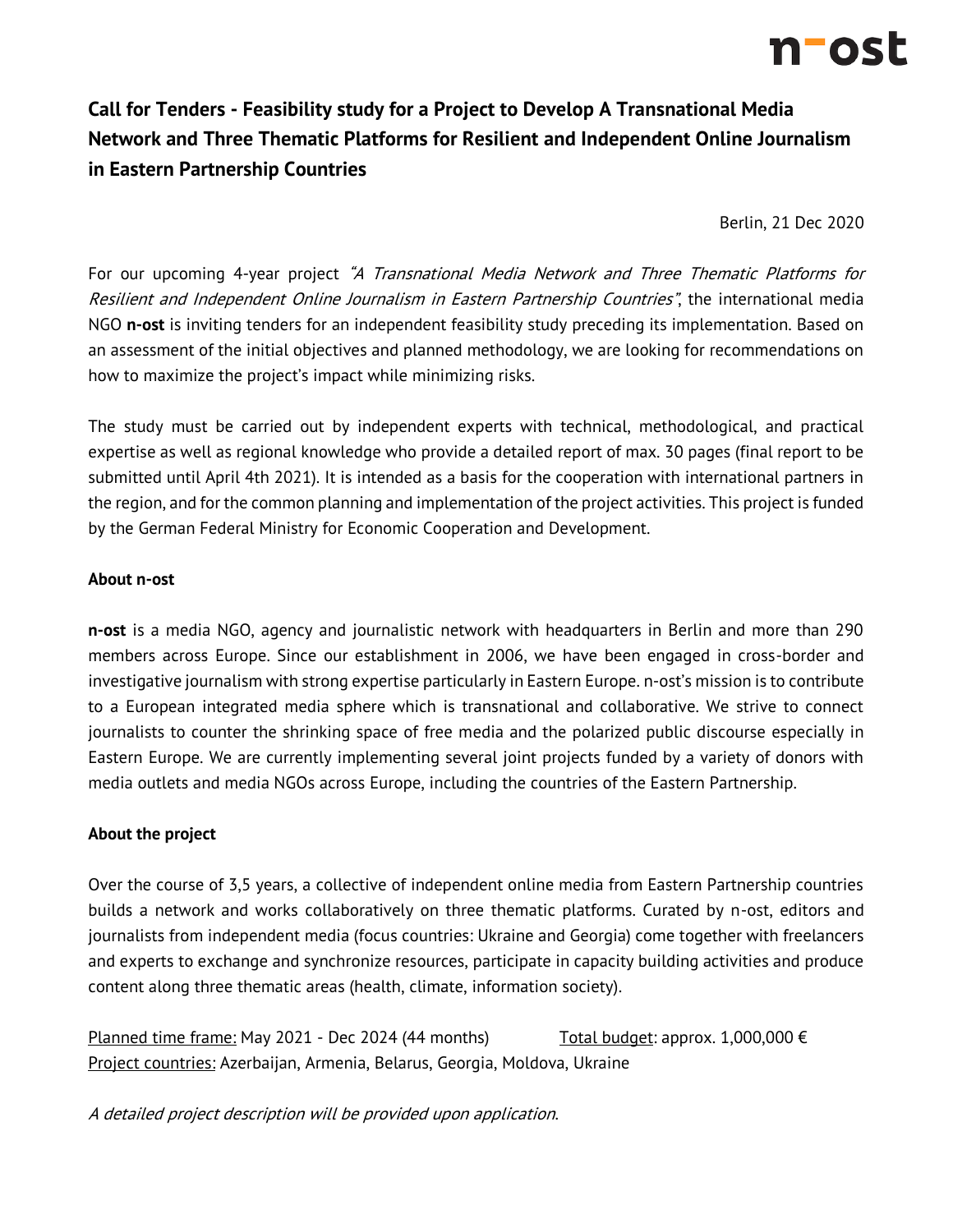

### **Requirements for the feasibility study**

- The study should present the context on several levels (micro, meso, macro).
- An overview of existing structures (institutions, networks, umbrella associations, etc.) relevant to the project and its activities should be given.
- An analysis of the approach to solving the problem situation of the target groups and other actors should be carried out on this basis to examine and evaluate the planned project critically with regard to the [OECD DAC criteria.](http://www.oecd.org/dac/evaluation/49756382.pdf)
- On this basis, tangible recommendations for adjustments to the specific project concept, including the target system and measures are to be formulated, taking into account the actors and stakeholders to be involved, suggestions for areas of observation of the results and impact measurement as well as the opportunities and risks.

## **Guiding questions for the study report** (further details will be provided upon application)

- What is the current situation in the respective countries and wider region, which needs and problems can be identified?
- Which challenges do the project and its various components face, and how can these be addressed? Are their alternative approaches?
- Are the local organisations adequate partners for this project? Are there alternatives?
- Who are the target groups and relevant actors on various levels (micro, meso, macro)
- Independent online media play a crucial role in the project countries, but are working under difficult circumstances. What are the most significant structural needs and obstacles to overcome in order to fulfill their potential in civic society?
- How would you assess the potential for intensified cross-border co-operation of media in the project countries? What are the major obstacles and shortcomings in this regard?
- What are the needs, strengths & deficits in the reporting on the three projects topics (health, climate, information society)? Which publishing projects or networks exist already in these fields?
- What is the (national) audience's interest in the societies of their neighbouring countries (based on interviews, not quantitative analyses)?
- What are the major potentials and needs regarding professional (journalistic) development in the project countries that should be addressed by the project?

## **Applications**

In order to apply for this tender, please send a short E-Mail, indicating your interest and shortly outlining your strategy and resources to Andreas Schmiedecker [\(schmiedecker@n-ost.org\)](mailto:schmiedecker@n-ost.org) as soon as possible, but no later than **25 Jan 2021**, 23:59 CET.

We will accept full applications/offers (to be sent in after invitation) until **8 Feb 2021**.